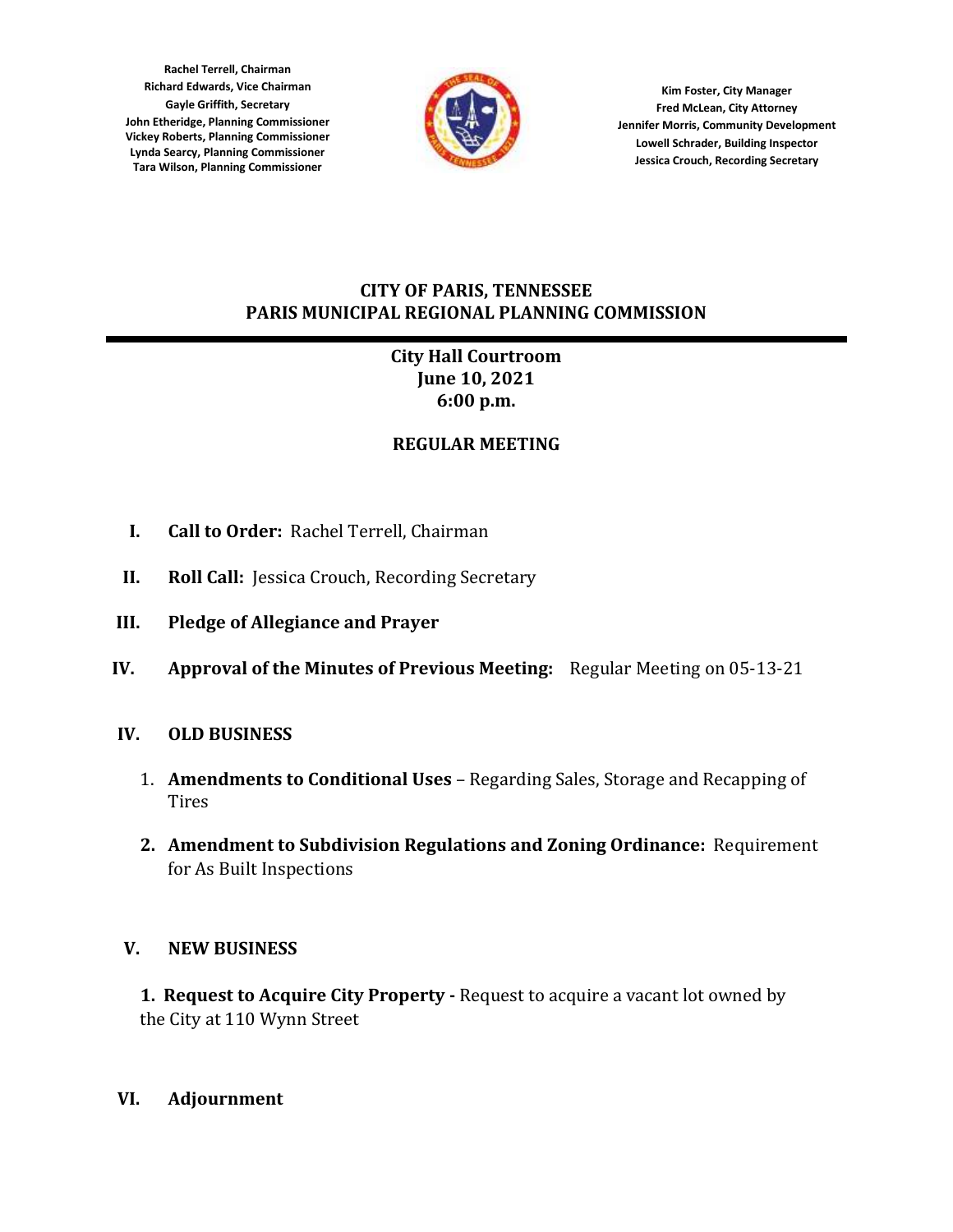

### **PARIS MUNICIPAL REGIONAL PLANNING COMMISSION MEETING MINUTES CITY OF PARIS, TENNESSEE May 13, 2021 6:00 PM**

The Paris Municipal Regional Planning Commission met in regular session at 6:00 p.m. Thursday, March 11, 2021 in the courtroom of City Hall to consider the following business:

| Present:      | Chairman Rachel Terrell<br>Vice Chairman Richard Edwards<br>Commissioner Lynda Searcy<br>Commissioner Gayle Griffith<br>Commissioner Tara Wilson                                             |
|---------------|----------------------------------------------------------------------------------------------------------------------------------------------------------------------------------------------|
| Also Present: | Kim Foster, City Manager<br>City Attorney, Fred McLean<br>Jennifer Morris, Community Development Director<br>Jessica Crouch, Administrative Assistant<br>Lowell Schrader, Building Inspector |
| Absent:       | Commissioner, Vickey Roberts<br>Commissioner John Etheridge                                                                                                                                  |
| Media:        | Shannon McFarlin, WENK/WTPR<br>Ken Walker, Paris PI                                                                                                                                          |

Chairman Terrell led the meeting with the Pledge of Allegiance followed by a prayer led by Vice Chairman, Richard Edwards.

**APPROVAL OF MINUTES:** Regular Meeting Minutes – March 11, 2021

#### **DISCUSSION:** None

**ACTION:** Motion made by Commissioner Gayle Griffith, seconded by Commissioner Tara Wilson to approve the minutes as presented.

**VOTE:** Unanimous

#### **OLD BUSINESS:** None

### **NEW BUSINESS AGENDA ITEM NO. 1: Minor Site Plan Paris Utility Authority for Accessory Building at 4047 Hwy 218 By-Pass**

**DISCUSSION:** Staff presented a site plan that was previously approved by the Planning Commission for the BPU/Paris Utility Authority. This is a minor site plan for a 30 ft. x 60 ft. (1,800 sq. ft.) structure within their existing development. This was shown on the original site plan as "Future Addition."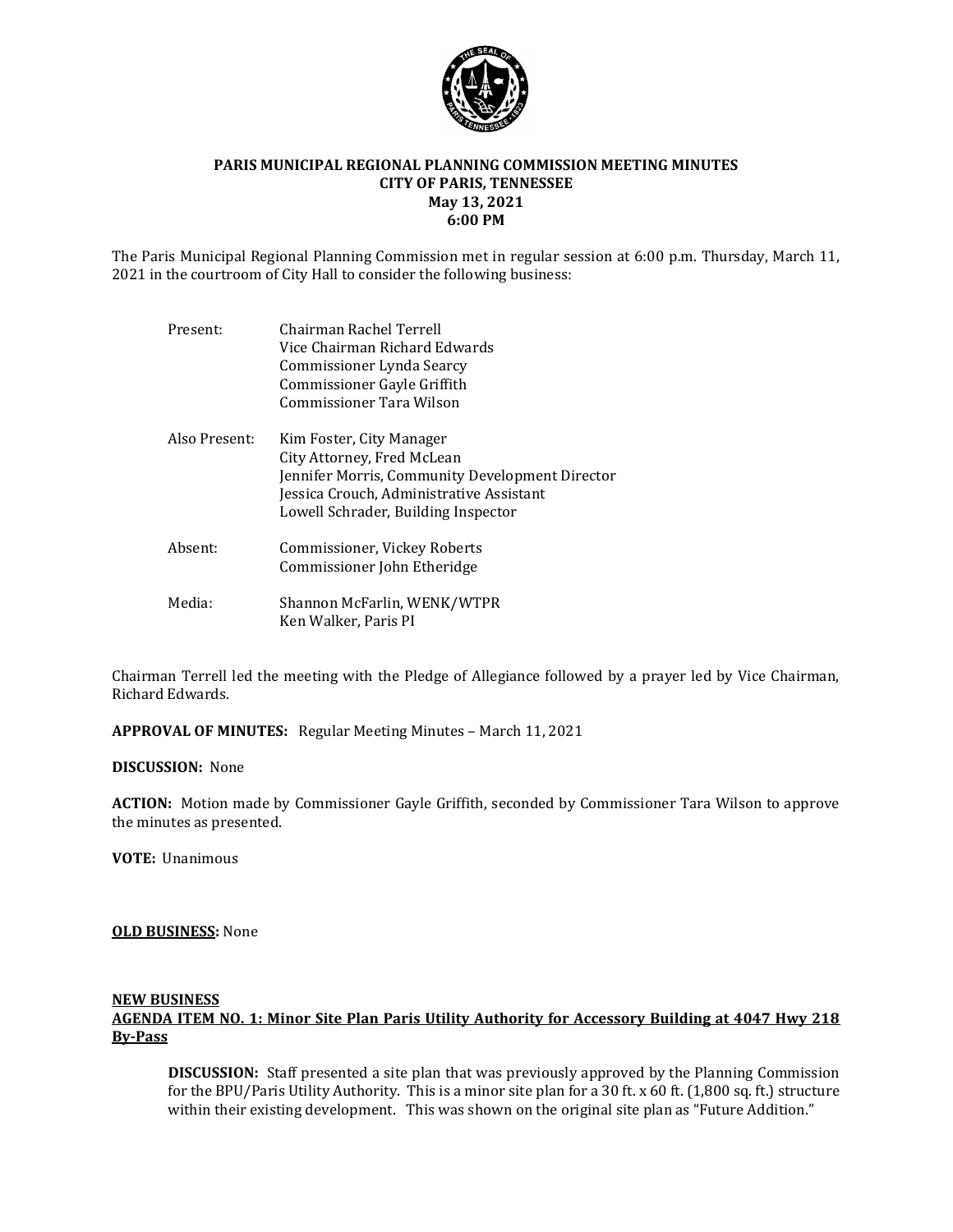**ACTION:** Motion made by Vice Chairman Richard Edwards, seconded by Commissioner Gayle Griffith to approve the Minor Site Plan as presented.

#### **VOTE:** Unanimous





### **NEW BUSINESS AGENDA ITEM NO. 2: Request to Amend Zoning Ordinance Table of Uses Allow a Car Wash in an SC-1 Zoning District**

**DISCUSSION:** Community Development Director Jennifer Morris presented a request from John Lapointe of Brightwork Real Estate, contacted the City of Paris to purchase the property at Walmart to build a carwash. Upon the request it was understood that carwashes were not allowed in a SC-1 zoning district. At that time John Lapointe requested the City of Paris amend the zoning ordinance to state that carwashes be allowed in SC-1 zoning districts. There are currently three car wash facilities in the City of Paris with two located in a B-1 District and one in an SC-1 District (non-conforming). City Attorney, Fred McLean and Community Development Director, Jennifer Morris believe a clerical error occurred in regards to the carwash that is currently located in an SC-1 zoning district.

**ACTION:** Motion made by Commissioner Tara Wilson, seconded by Commissioner Gayle Griffith to recommend this request to City Commission for Public Hearing to amend Zoning Ordinance table of uses to allow an Auto Wash in a use by right in B-1, B-2, P-B, and add the SC-1 Zoning Districts.

**VOTE:** Unanimous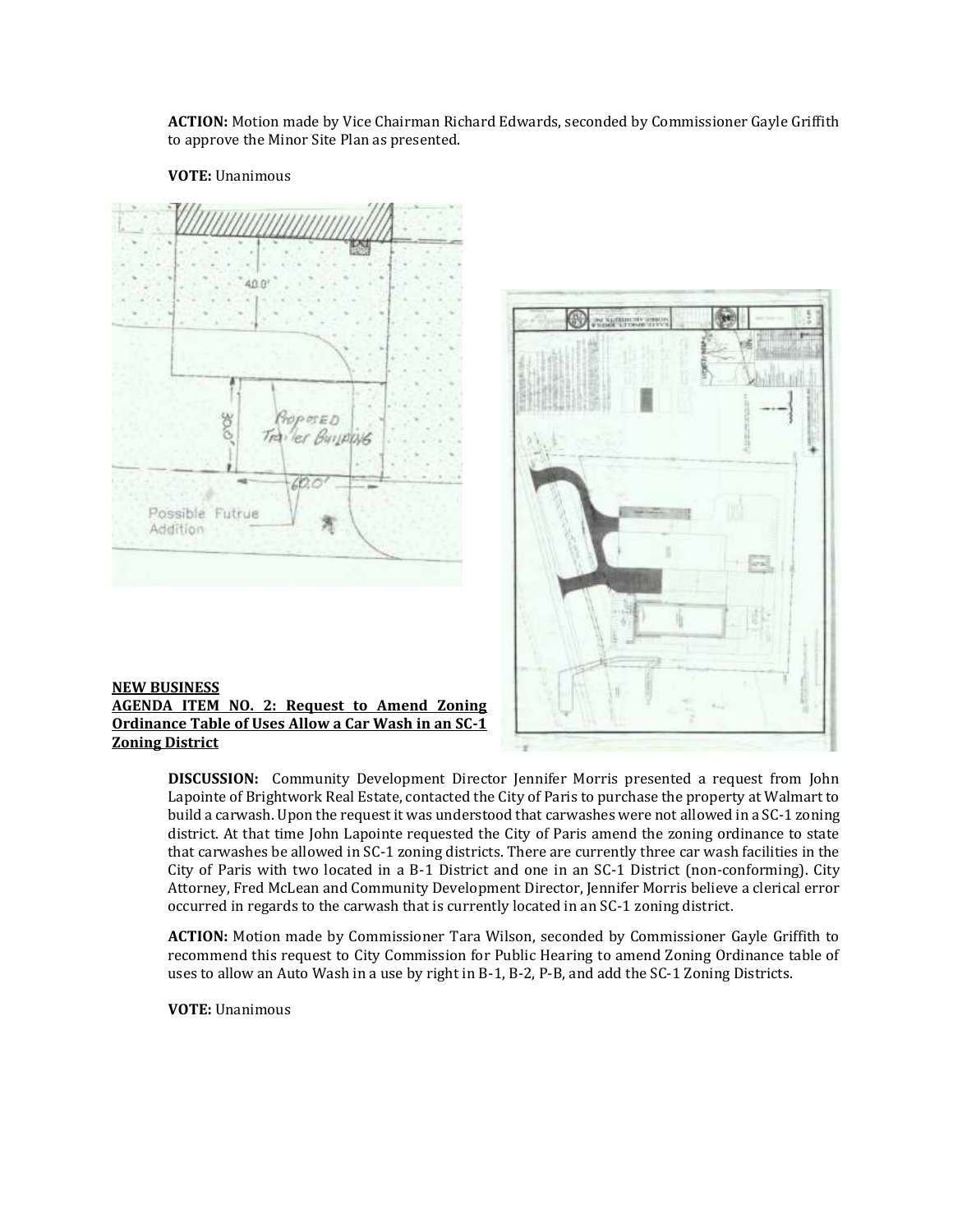### **NEW BUSINESS AGENDA ITEM NO. 3: Request to Acquire Undeveloped Alley Behind parcels fronting on Chickasaw Road**

**DISCUSSION:** Staff presented a request referred by the City Commission for Ed and Vickey Roberts who wish to acquire the undeveloped alley behind their parcels who own property on Chickasaw Road. There is an undeveloped alley between Powell Street and Curtis Street. Community Development Director, Jennifer Morris states that if the Planning Commission is to approve, there are certain guidelines that will have to be followed. The Keenan Amendment means there is a perpetual agreement for utilities and to not construct anything in the alley. If the owner sells the property then the City of Paris has the first right of refusal to get the property back. The staff sees no use for this alley and no right to attach the Keenan Amendment.

**ACTION:** Motion made by Vice Chairman Richard Edwards, seconded by Commissioner Tara Wilson to recommend to City Commission and to include the Keenan Amendment if necessary.



**VOTE:** Unanimous

### **NEW BUSINESS AGENDA ITEM NO. 4: Amendments to Conditional Uses Regarding Sales, Storage and Recapping of Tires**

**DISCUSSION:** Staff requested the Planning Commission study a problem that has existed for many years. The City of Paris has struggled with the accumulation of tires in both a business setting as well as industrial and even residential. This is not only unsightly but a health hazard as well. The staff is requesting to include sales, storage, and recapping of tires in the conditional uses.

City Attorney, Fred McLean states that this would requires amending Title 11-907 of the Zoning Ordinance which could change the way current City of Paris businesses sell tires.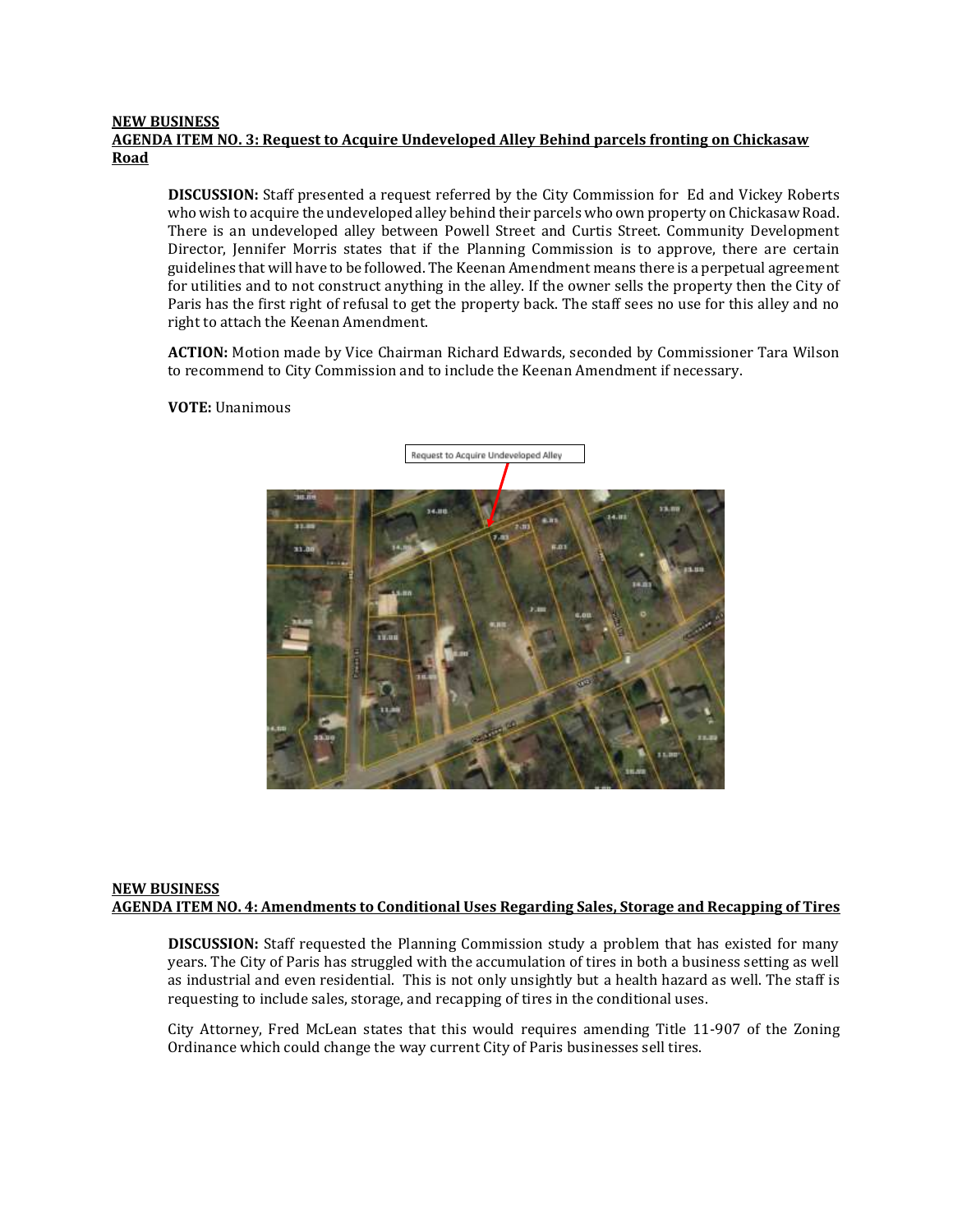**ACTION:** The Planning Commission recommends updating the conditional uses regarding sales, storage, and recapping of tires and that the staff make a change that will reflect a small amount of outside storage of tires and the rest of the tire inventory be moved inside or in an enclosed building.

**VOTE:** Unanimous

### **NEW BUSINESS AGENDA ITEM NO. 5: Minor Site Plan Chris Scott Parking Lot on Manley– Tyson Avenue**

**DISCUSSION:** Staff presented a site plan that was previously approved by the Planning Commission for Chris Scott. Mr. Scott is proposing to add an additional parking lot to the rear of the building accessed by Manley Avenue. The building has a basement with the intentions the whole building be utilized from this additional parking lot. With certain guidelines in place, the staff is recommending that the parking spaces and size be added to the site plan.

**ACTION:** Motion made by Vice Chairman Richard Edwards, seconded by Commissioner Gayle Griffith to recommend approval of the minor site plan contingent upon the site plan including parking spaces, sizes, and travel patterns.

**VOTE:** Unanimous



Upon a motion by Commissioner Tara Wilson, seconded by Commissioner Lynda Searcy, the meeting was duly adjourned at 6:44 p.m.

Secretary

\_\_\_\_\_\_\_\_\_\_\_\_\_\_\_\_\_\_\_\_\_\_\_\_\_\_\_\_\_\_\_\_\_\_\_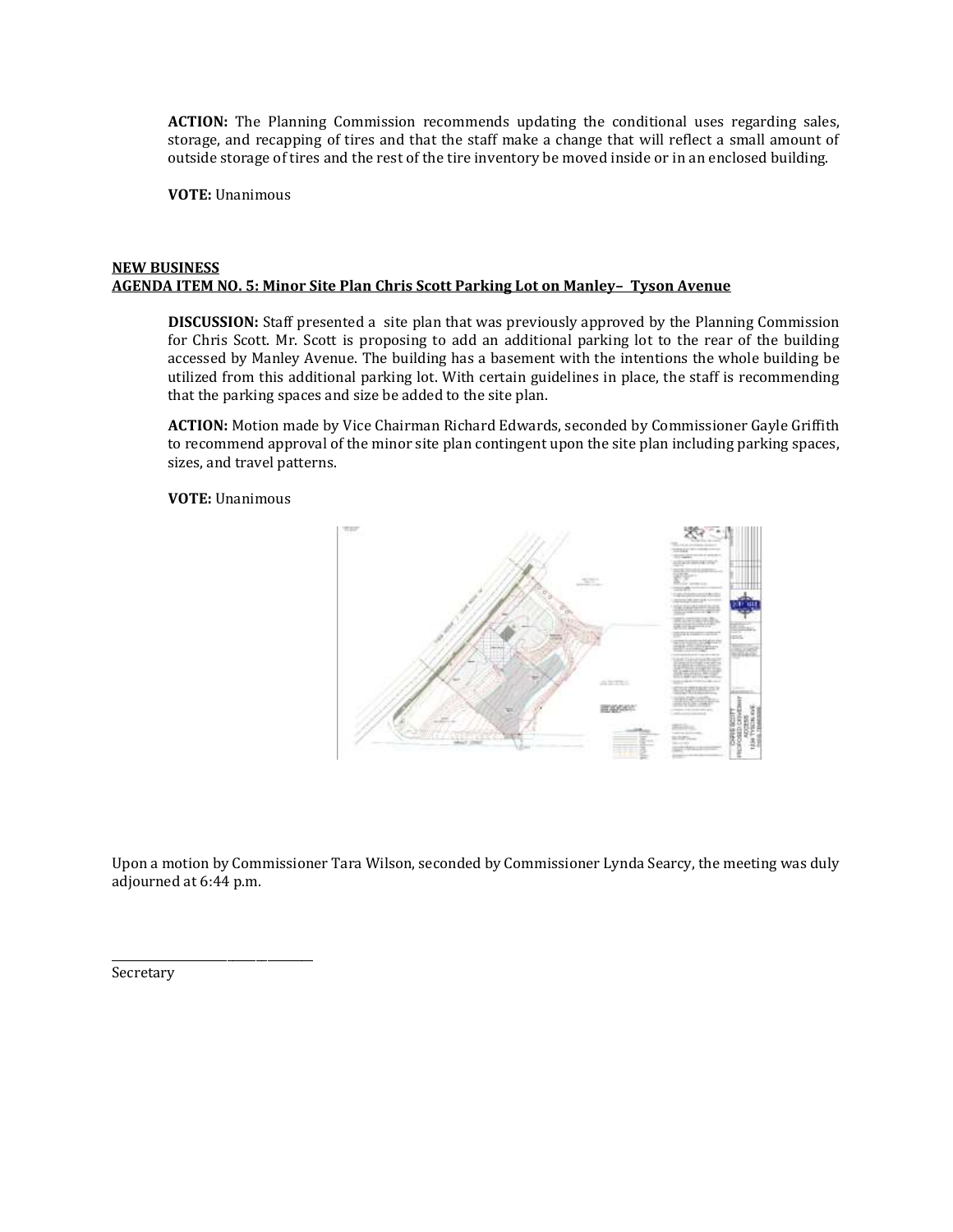## **Paris Municipal Regional Planning Commission Regular Meeting June 10, 2021**

# **Old Business No. 1: Amendment to Conditional Uses** – Regarding Sales, Storage and Recapping of Tires

The Planning Commission reviewed this topic at the May meeting. It was an item presented for discussion and possible recommendation to the City Commission.

In the past, over many years, the City of Paris has struggled with the accumulation of tires in both a business setting as well as industrial and even residential. This is not only unsightly but a health hazard as well.

In an effort to address any existing or future issues we ask that the Planning Commission look at the only requirements we currently have in our Zoning Ordinance under Conditional Uses:

Following discussion the board requested Staff to come back to the Planning Commission at the next meeting with a suggested amendment to the Conditional Uses in the Paris Zoning Ordinance.

Below please find the suggested amendment to 11-907 of the Zoning Ordinance.

# **11-907. Sale, Storage or Recapping of Tires**

- A. The sale, storage or recapping of tires operation is compatible with other uses on the adjacent or surrounding properties.
- B. All applicable state and federal standards can be met.
- C. All operations shall be conducted entirely within an enclosed building.
- D. No more than 20 tires, new or used, shall be stored outside the building. Any scrap rubber, or any usable or waste materials shall not be permitted.

If the Planning Commission concurs with the Conditional Use section to be amended as shown, this would be sent to the City Commission as a recommendation to amend the Zoning Ordinance, 11-907.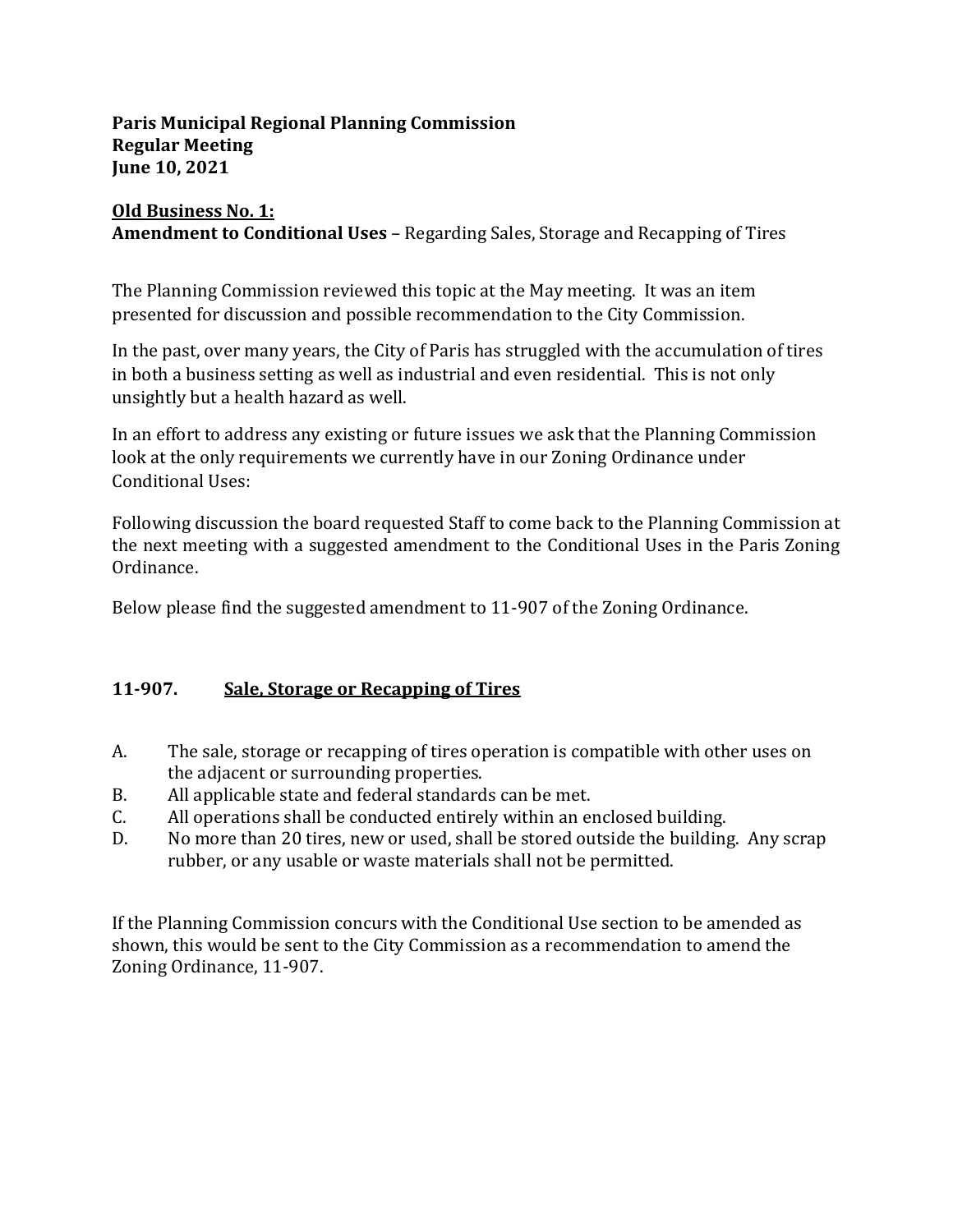# **Old Business Agenda Item No. 2:**

## **Amendment to Subdivision Regulations: Requirement for As Built Inspections**

This is an item of business that was included on the agenda at the end of 2020. The Planning Commission deferred this business until Staff could do more research on this amendment as well as possible amendments that would address drainage issues.

After much study and consideration Staff is recommending only dealing with the As-Built amendment to the Subdivision Regulations and the Zoning Ordinance. Following is this item of business as it was originally submitted to the Planning Commission.

# **Zoning Ordinance Amendments or New Requirements**

As a refresher and for our newest members, any amendments to the Zoning Ordinance must be acted upon by the City Commission through an ordinance with two readings and a public hearing. Prior to considering or enacting any amendments to the Zoning Ordinance the City Commission must refer it to the Planning Commission for a recommendation.

# **Development and/or Amendments to the Subdivision Regulations**

Under Tennessee Code Annotated the Planning Commission can establish the regulations or requirements for the development of subdivisions. Therefore, any amendments to the Subdivision Regulations may be made by the Planning Commission with a public hearing and a public notice.

When one plans to develop a subdivision they must follow the requirements found in the Subdivision Regulations. Following is a brief summary of the subdivision process:

- $\checkmark$  Developer presents a sketch plan and consults with Staff
- $\checkmark$  Prior to making any improvements such as streets, utilities, etc., an engineered Construction Plan is prepared and submitted to the Planning Commission for approval.
- $\checkmark$  The developer may submit a final plat for the complete development or only a portion of the subdivision if built in phases. For approval of the Final Plat the improvements must be installed and approved by the appropriate agencies; or, an escrow account or security bond (usually plus 10%) to cover the City in the event the developer does not fulfill the requirements of the plat.
- $\checkmark$  Whether before the final plat is presented or at the completion of the construction, inspections must be made and approved on all improvements.
- $\checkmark$  After the final plat is approved it is considered a lot of record and the developer may then sell lots.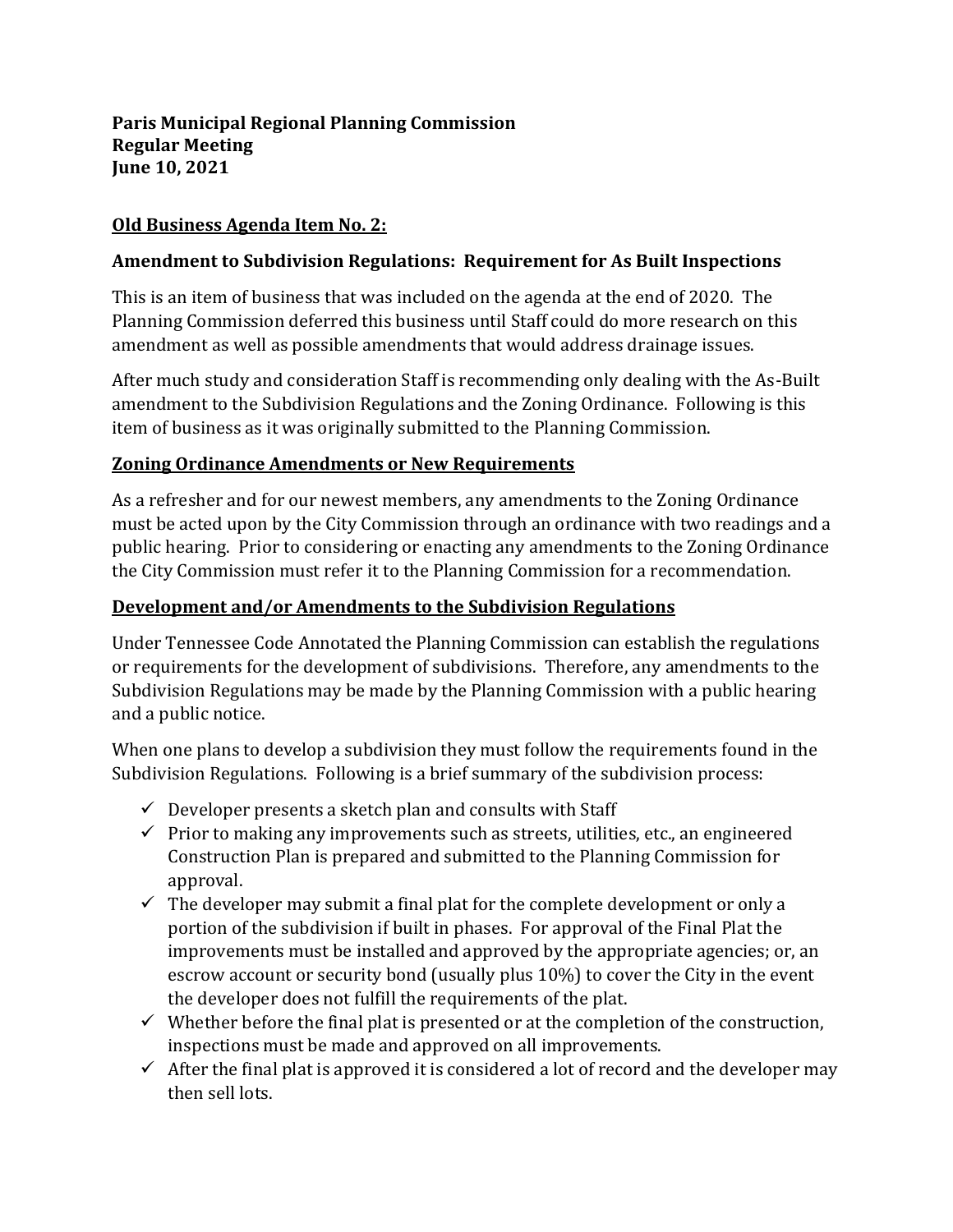$\checkmark$  After all improvements are constructed, inspected and approved the escrow or bond may be released by the Planning Commission at the recommendation of Staff. At that time the improvements become the property/responsibility of the City or the responsible utility or agency.

# **Background and Analysis:**

A subdivision plan is created by a licensed engineer. This would include any improvements such as streets, utilities, drainage and any drainage features. As mentioned before, prior to the city or any other agencies with regard to utilities accepting the improvements as constructed, it must be inspected, approved, disapproved or changes made prior to final acceptance.

In the past this was left to staff from the City or other agencies involved. Particularly with regard to the drainage features such as detention ponds, grades, etc., staff may not have the expertise or equipment to offer good judgement on the final product.

Staff is asking the Planning Commission to consider adding a requirement to the subdivision process to require the developer to provide an as built approval from the designing engineer that would certify any drainage, grading or drainage features. Any costs related to this process would be the responsibility of the developer.